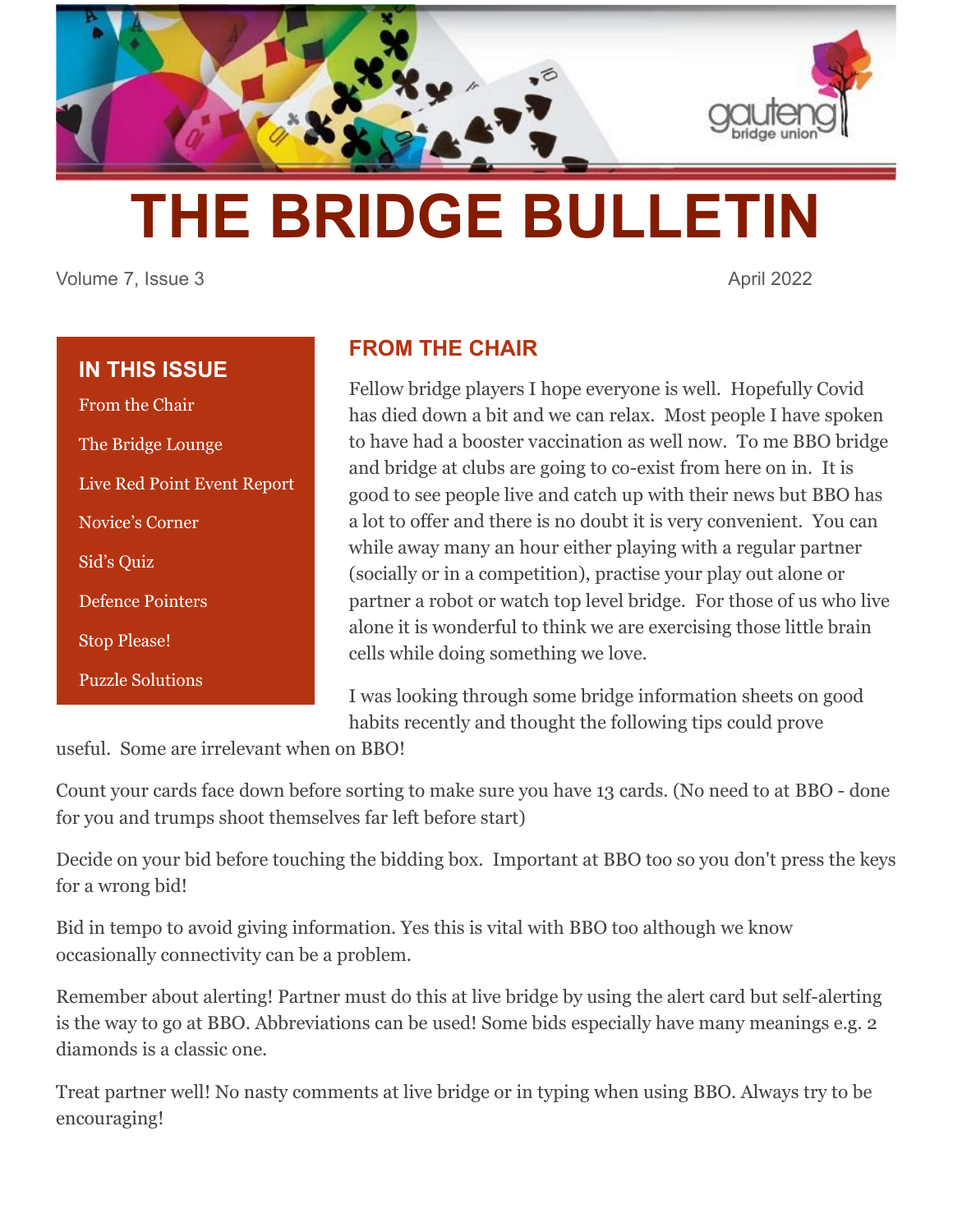Lastly our very own Helen Kruger who is Secretary of the African Bridge Federation (ABF) is now a member of the World Bridge Federation (WBF) Committee. This is a special honour and we congratulate Helen on this fairly recent appointment. I am sure she will learn much about the organisation of bridge in the many different bridge playing countries and be able to share this with us here in South Africa

Yours in bridge,



*Deirdre Ingersent*

### 

# **THE BRIDGE LOUNGE**

by **Jeff Sapire**

Situations sometimes arise where one may not even be aware that something is about to happen. As Terence Reese once remarked 'no-one rang a bell'. This hand beat the defender at the table, and I think would have beaten a lot more players. It's a great hand – because it's so easy on reflection but yet so difficult in the heat of battle.



| South      | West | <b>North</b> | East            |
|------------|------|--------------|-----------------|
| 19         | Dbl  | 1NT          |                 |
| $3^{\vee}$ | D    | 4V           | <b>All Pass</b> |

#### **Opening Lead: K**

#### Play:

Declarer took the ace of spades, and with two spade losers and the diamond ace to lose on top, he played a small diamond towards dummy at trick two. West followed low, and that was the end of the defence. Declarer won the queen of diamonds and pitched his two losing spades on the

A-K of clubs. He then played a heart off the table, with East correctly inserting the jack, and won with the king. There were no more entries to dummy to play hearts again, but declarer was home now. He played the ace of hearts and conceded two trump tricks and the ace of diamonds.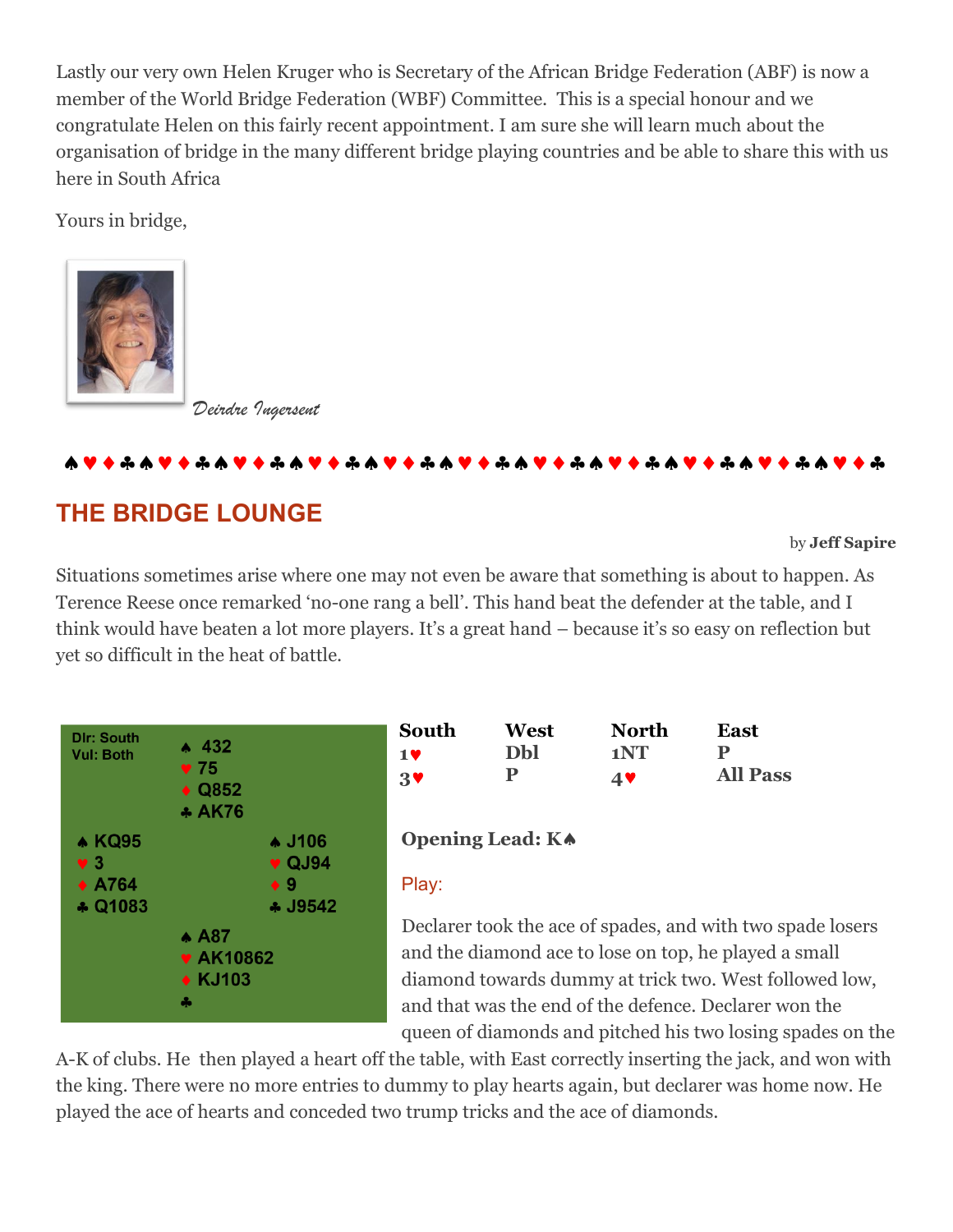Of course, what went wrong was that West did not hop up quickly with the ace of diamonds at trick two to cash his two winning spades. Looking at all four hands it's very straightforward, but at the table it's so easy to go wrong. Why? Because it looks safe, and normal, to play 'second hand low' in order not to allow declarer to establish the diamonds easily. But what the defender should have been asking himself is this- "Why is declarer playing on diamonds in the first place? He (presumably) has a sure entry in the club suit, and he must be planning to tackle trumps from the dummy to finesse through partner. So why is he not crossing in the club suit?"

The answer, as we can see, is that declarer is not able to cross in the club suit, so his only chance is to play a diamond up and pray. The more you think about it, the more clear it becomes that declarer must be void in clubs, and that playing low will be fatal, allowing him two vital discards.

If West goes up with the ace of diamonds the contract can be beaten two tricks. After two high spades, a diamond gives East a ruff, and he exits with the queen of hearts, keeping declarer out of dummy, thus securing another trump trick for himself.

One further point: On the lead of the SK, east should drop the jack. This would either be a singleton (or doubleton, or else a suit with J10x(xx). That would have help west to find the right defence.

#### About the Author:

Jeff Sapire, a top-class bridge-player in his own right, has represented South Africa. He teaches all levels, these days on Zoom – beginner, intermediate, advanced and Workshops. To find out more about his well-structured and informative lessons, contact him on [jeffshirl@telkomsa.net,](mailto:jeffshirl@telkomsa.net) or call him on 082 551 2526.

# **3 RD APRIL LIVE RED POINT PAIRS EVENT**

#### Report by **Deirdre Ingersent**

This event was a joint initiative of The Links in conjunction with the GBU. Sadly only 16 pairs actually participated although more had initially entered. I was hoping more local players would attend although I realised the date chosen was when our South African team ( composed of 6 Gauteng players) would be competing for the Bermuda Bowl in Italy. But where were all the rest of our club players?

Rob Stephens was, as always, our most efficient Tournament Organiser and Tournament Director. It was an extremely popular format as a total round robin was used with 24 boards in the morning and a further 21 in the afternoon. This has to give as fair a result as possible as each pair played all other pairs.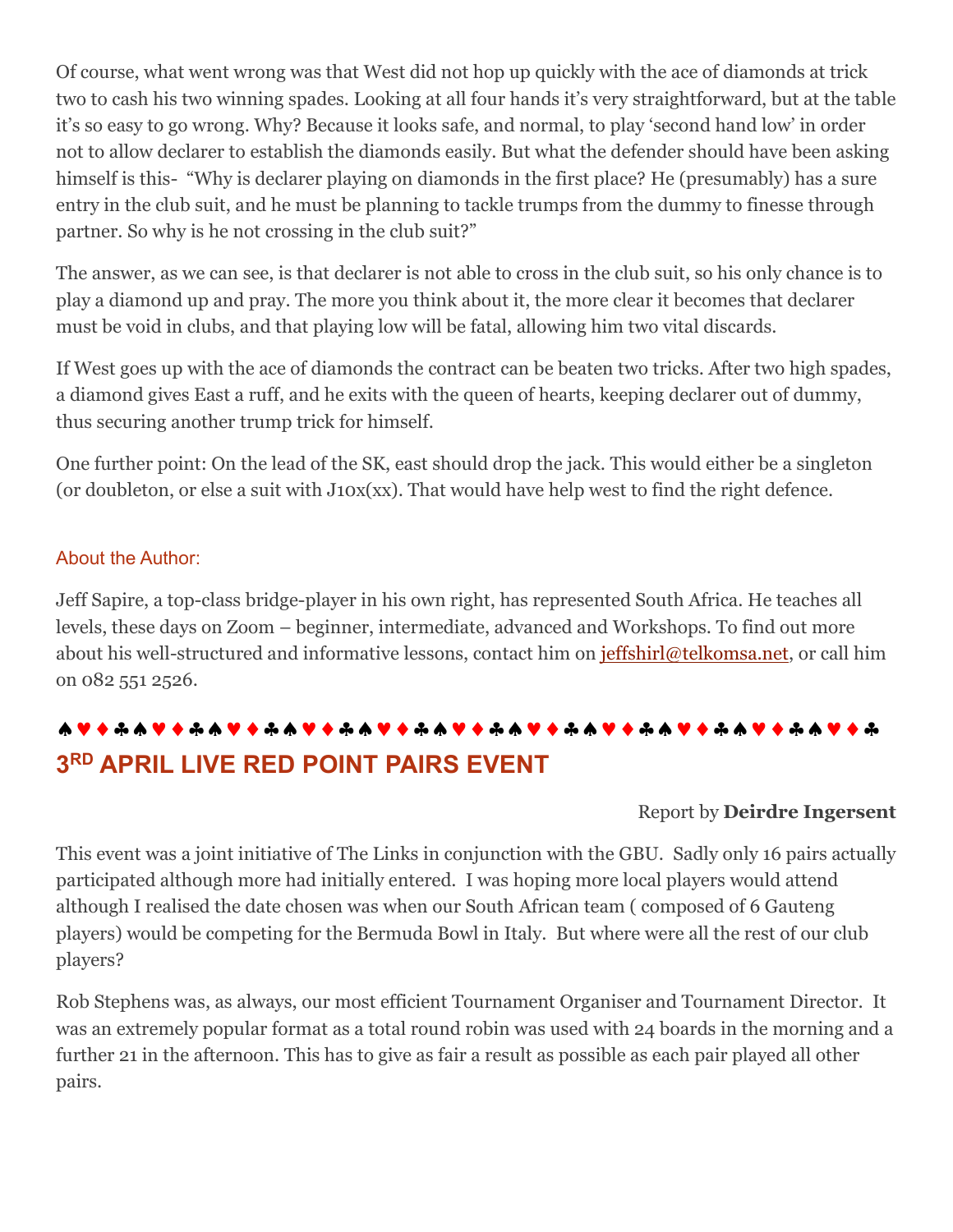Lotte Sorensen provided outstanding refreshments with morning and afternoon teas and a wonderful lunch which had soup as well as roast chicken with a variety of salads. Prizegiving afterwards offered a huge variety of drinks and yet more snacks!

Peta Feinstein, The Links Club Manager, spoke of the enormous contribution two individuals who have recently passed away made to Gauteng bridge. Firstly, Joe Israeli-Zindel who had been an invaluable member of the GBU Committee for many years with his vast knowledge of all bridge affairs and his ability to conjure up sponsorships for several projects. Then Bernard Scop who was involved with The Links from the beginning and had set up the computer programme used for booking in and the setting up of the various sections which led to a well organised Saturday afternoon experience for so many players. Peta held up a large photo of Bernard which will be proudly displayed at The Links.

Our thanks too to Joanne and Richard who have kept The Links going these past two years, both the inside and the gardens.

All players thoroughly enjoyed their day. The atmosphere was friendly and it was such fun to speak to fellow bridge players one had not seen in a long time. Tables were well spaced, the hall was ventilated, masks and sanitising liquid in use and no-one was unhappy with any of the 'Covid' rules.

If you were not there you missed something special! Please come to our next one which will be held later on this year. Also spread the word amongst your friends that the Saturday Afternoon Links Experience is happening! R50 only for your play and tea/coffee and a biscuit or two. The Links management would like numbers to increase so two sections can be set up!

Congratulations to the prizewinners:

## **1st**

Duncan Craggs and Nathan Herscowitz/Norman Gibson

## **2nd**

Gavin Kreuiter and Deirdre Ingersent

## **Special Prize**

Shulla Israeli-Zindel and Doreen Cohen

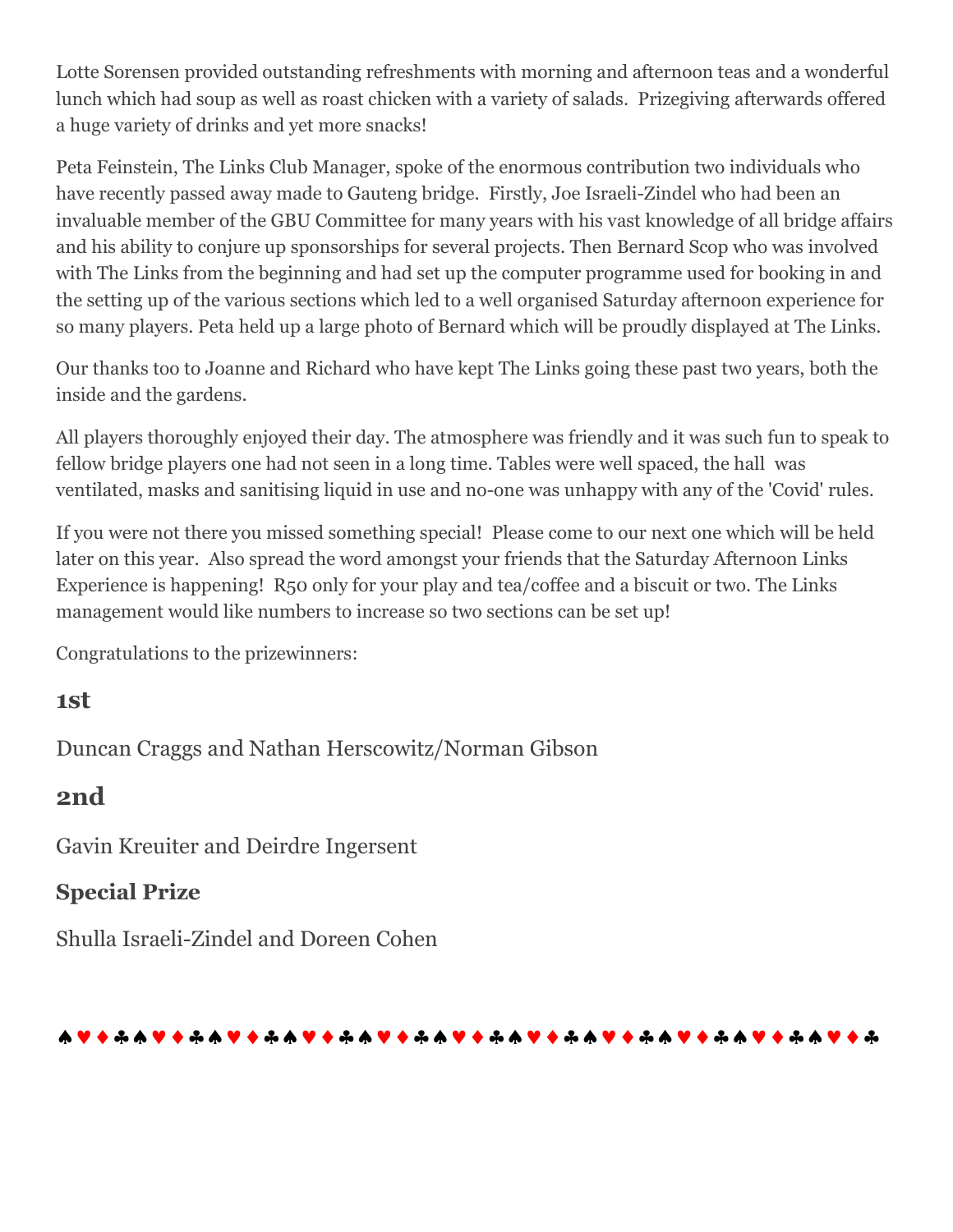# **NOVICE'S CORNER**

## Watch Your Entries and Exits

by **Lisa Adamson**

#### **Unblocking**

As declarer it is important to study how dummy combines with your hand to establish how many guaranteed tricks you have. Usually one finds that there are fewer guaranteed tricks than the contract requires.

So the next thing declarer must do is work out where extra tricks can be developed. One way of doing this is to unblock the hand.



Rosebud and Bud were N-S playing this deal. Bud was not too perturbed by the lead, as he could trump the third spade. He ruffed in the North hand and led a  $\blacklozenge$  to 10 $\blacklozenge$ , which held.

He now paused to consider the situation. The heart suit was the only suit of value in North's hand, but it was blocked due to the singleton  $A \blacktriangledown$  in the South hand. Bud could not see an easy entry into dummy's hand.

In the hopes that the opposition would at some stage lead a heart for him to make his K and Q of  $\blacktriangledown$ , he played the A  $\blacktriangledown$  at the 5th trick. He "unblocked" the suit.

Now Bud drew two rounds of trumps trapping East's  $Q \blacklozenge$ .

He then turned to Clubs. He played A  $\triangle$ , then small  $\triangle$ , losing to East's K  $\triangle$ .

What could East do now? With only  $\blacktriangledown$  's and  $\bigcirc$  left in his hand, Bud heaved a sigh of relief when East led a small  $\blacktriangledown$ .

10 tricks bid and made.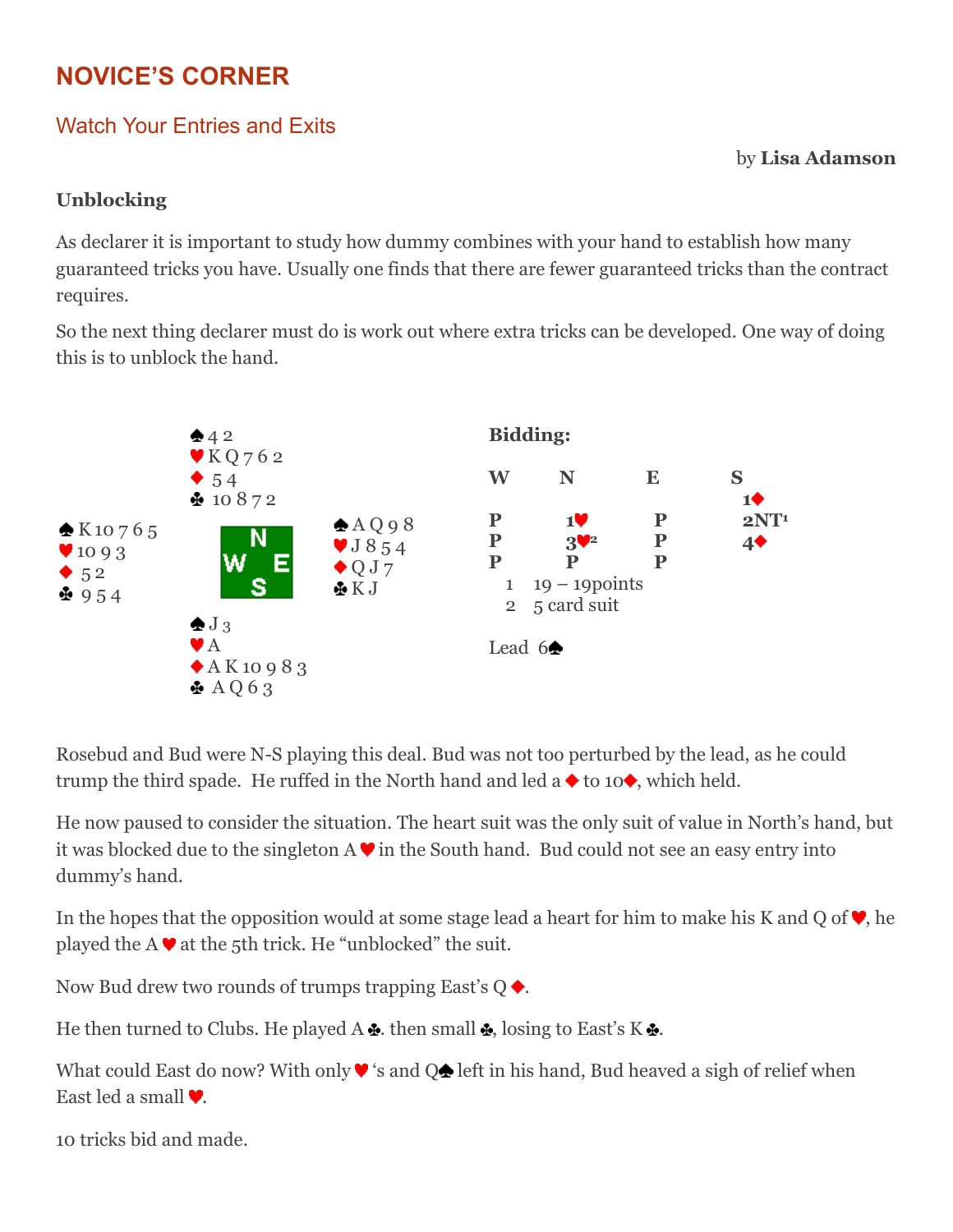Smiles and congratulations from Rosebud.

Riders: 1. 3  $\blacktriangleright$  contract can, in fact be made. Can you see how?

2.  $4 \blacklozenge$  contract can be defeated. Can you see how?

The following deal illustrates an unblocking technique that is often missed:



A hasty declarer will be delighted with the lead, winning with  $J\blacktriangledown$  After losing a few tricks to N and S, East realises the awful truth that he has  $K, Q\blacktriangledown$  in dummy, but no way of getting to them!

Had he stopped to see how his hand and dummy's "dovetailed", he would have unblocked the H suit by winning the 6 lead with his A. Now he would have the J. to lead to dummy's K and  $Q^{\bullet}$ . At worst he makes  $3\blacktriangledown$  tricks, and at best the hearts are evenly split and he makes  $4\blacktriangledown$  tricks.

#### About the Author

Lisa Adamson has been teaching bridge since 2017, concentrating mainly on beginners and helping "rusty" players find their way into the game again. Many of these players now belong to clubs and are playing confidently on BBO and RealBridge.



## **SID'S QUIZ**

by **Sid Ismail**

This hand comes from a game played at Benoni Northerns club.

N-S are playing Precision. 1D was 2+ "approach." You are sitting West.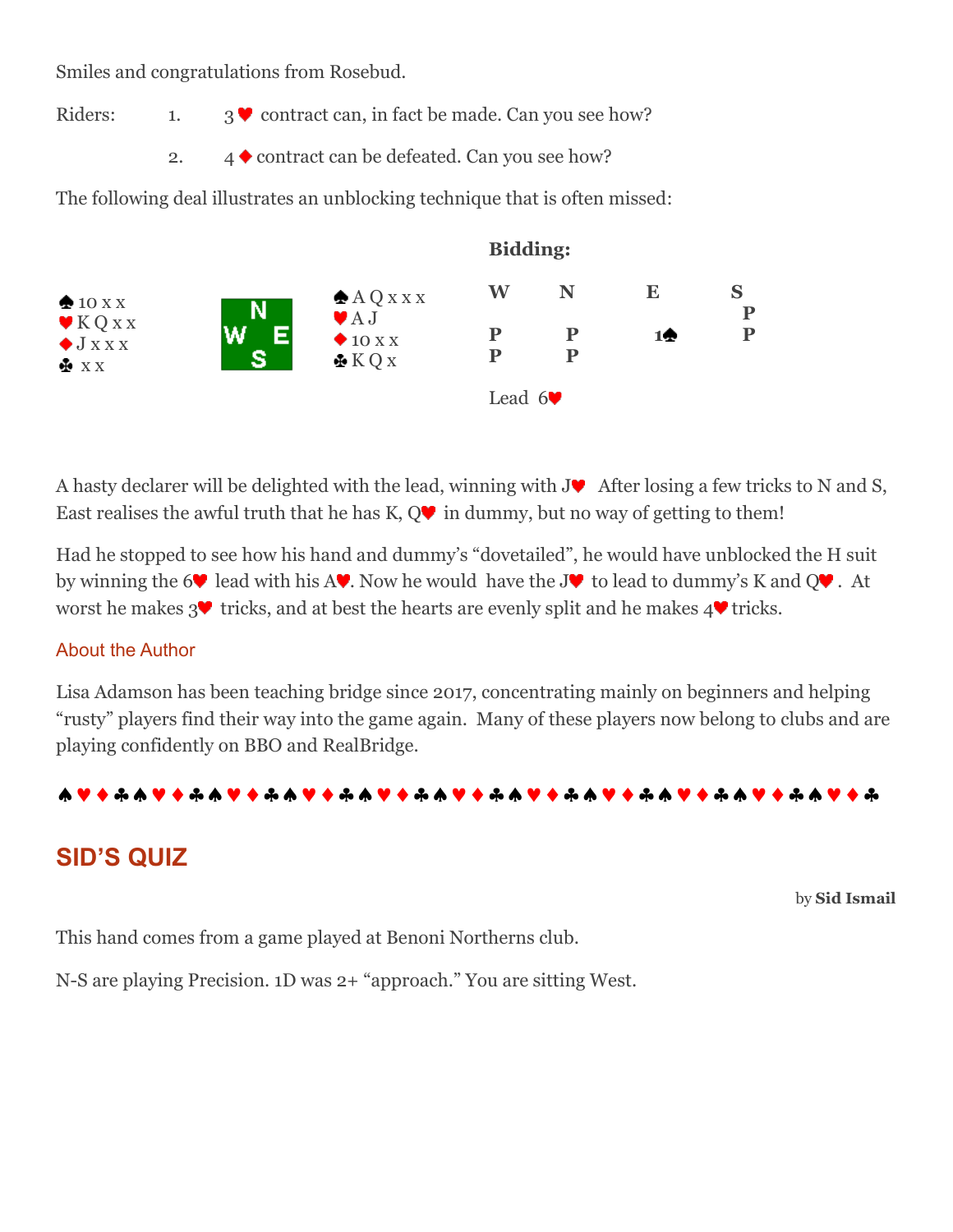

#### QUIZ: What do you lead?

A diamond lead can be fatal: a small diamond costs a trick if declarer has the knave and dummy the king; the DQ also costs a trick if declarer has the king and dummy the knave; the DA is bad if declarer has K-J-x.

Oh dear... what do we do?

#### About the Author:

Sid Ismail runs pairs tournaments on BBO every Wednesday and Friday at 14h00. For more information, contact him on 082 411 9900 or visit [www.elsid.co.za.](http://www.elsid.co.za/) SABF Masterpoints can be earned!

## 

## **TWO MORE DEFENCE POINTERS**

Researched by **Deirdre Ingersent**

1. Transforming a presumably useless trump into a powerful weapon. This happens more often in play than one would think.

Example: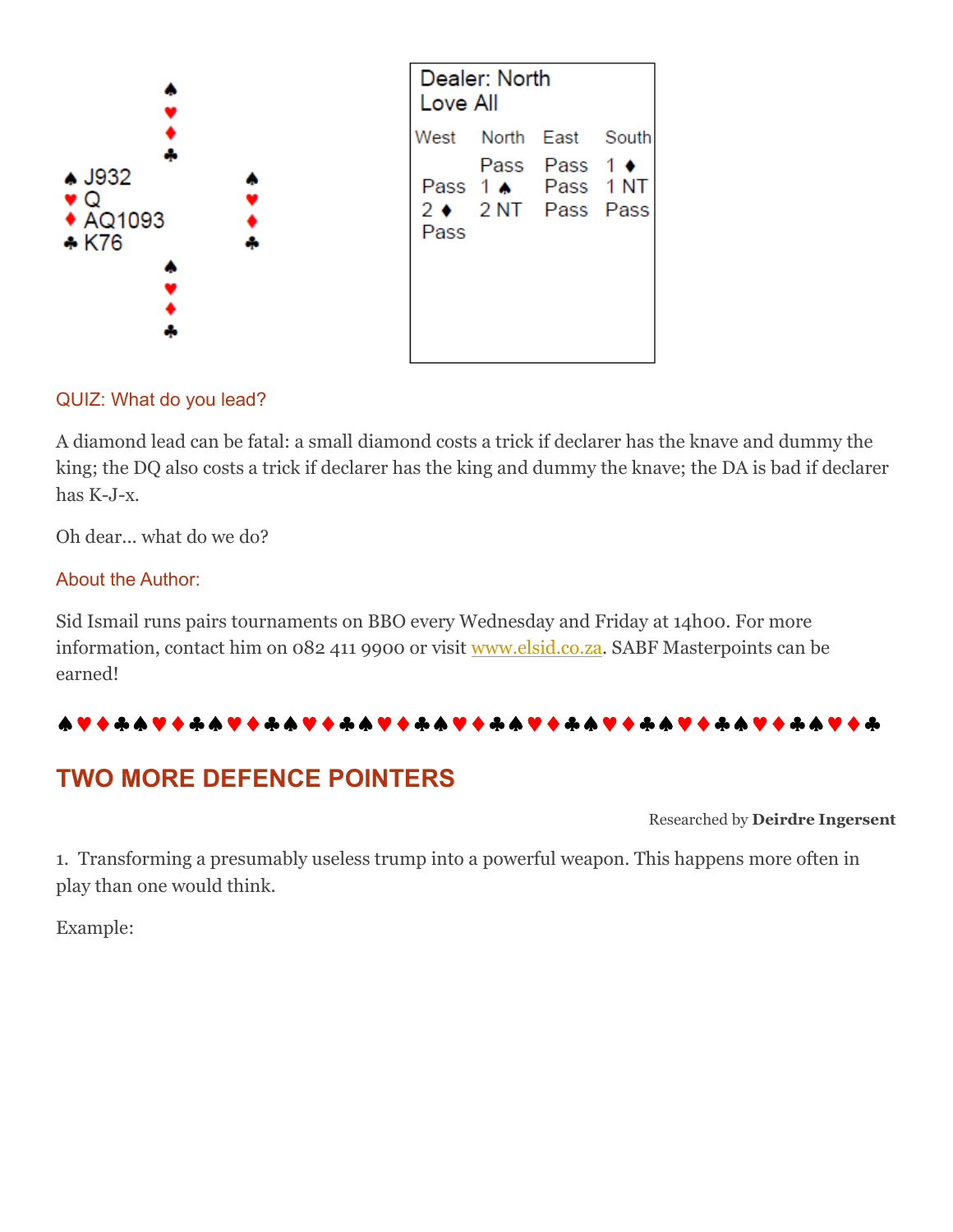

The opponents are in 4 spades and your partner is on lead. Partner leads the King hearts followed by the Ace and you high-low with your 9 hearts and then 2. Now p leads a heart to Dummy's Queen and you trump with your 8 spades. This 8 spades forces declarer to use his Queen which ensures partner has a sure fire trump trick as he holds J103. There is no way declarer can avoid losing a diamond so a contract which looks sound will be defeated. NOTE that if you trumped with your small 2 spades declarer happily goes over with his 4 trumps keeping his Queen safe. Now after drawing trumps and surrendering to A D he makes 4 spades.

2. Clever use of high cards when opponents are finessing!

#### Example



Declarer is playing this side suit in a trump contract. He leads from his hand and finesses the Q. Now in dummy he plays A and you must play K which he knows you hold. Declare now may try a ruffing finesse against partner's supposed J. If he does you will win your J. If you had played J instead of K, declarer could not go wrong. He would know you still have K. Next he ruffs 9 and your K is underneath and he has his 10 as a trick.

Another example



Declarer leads the 3 and finesses the J which holds. On A lead play Queen. Declarer may now finesse partner for 10 which gives you a trick instead. Of course partner may be smart too and play 4 then 2 so Declarer is thinking that he had 4 cards originally.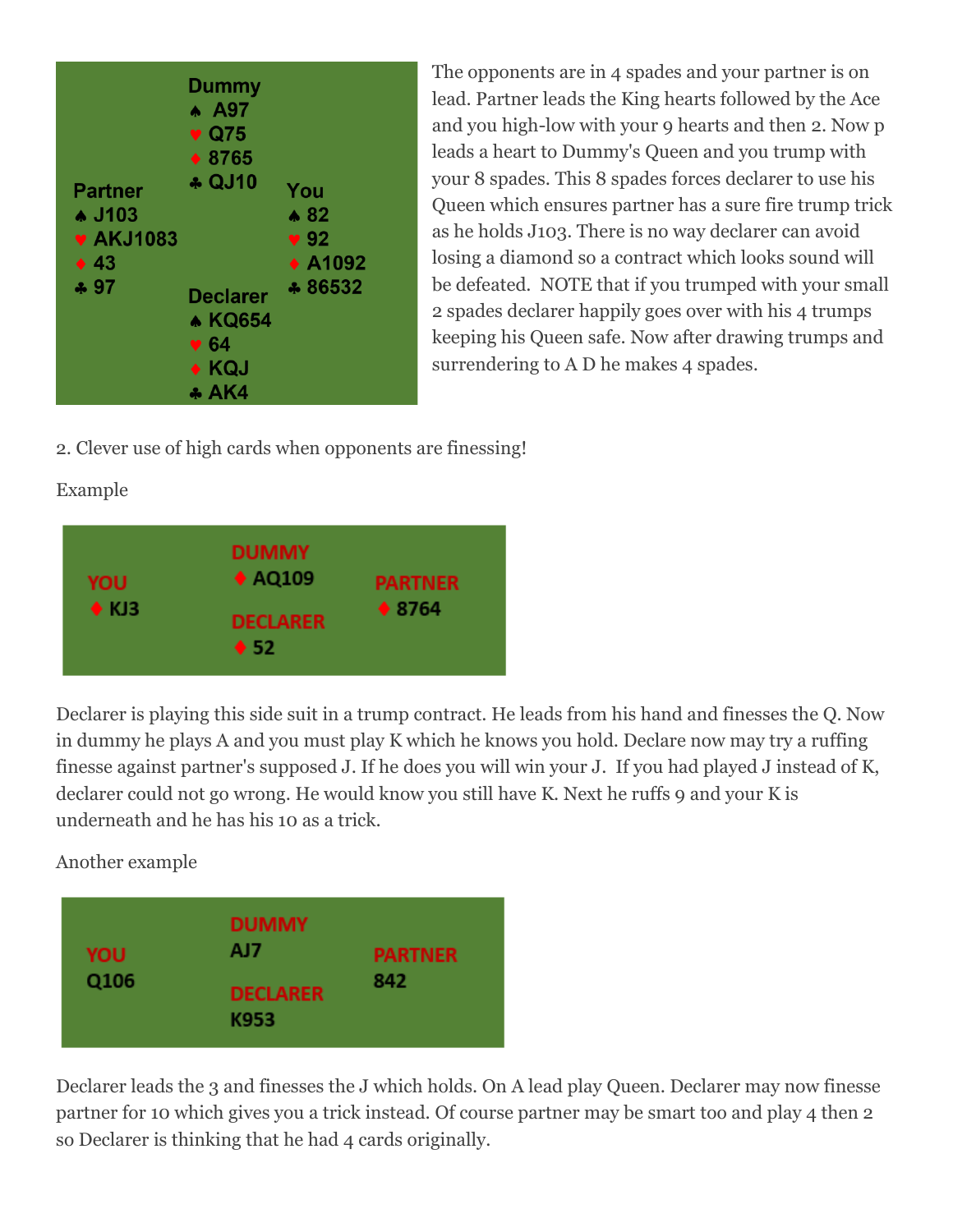These are subtle things and I find it helps to understand them better if you get a set of cards and lay them out and move them according to the example.

# **STOP PLEASE!**

As Recounted by **Diana Boudewijns**

As most players do, I learned bridge by going for a few lessons before being sent off to a club to get more experience. My partner at the time and I found everything rather amusing, being young and energetic 20-something women.

Arriving at the club, full of nerves and giggles, we were unfamiliar with bidding boxes, the rules of silence and club etiquette. Nevertheless, we were enjoying ourselves and at one point found ourselves sitting at a table with our opponents being a rather experienced player and his partner.

As the bidding goes round, he makes his bid and then puts out the STOP card. I stare at it, look at my equally befuddled partner, and then ask him, "What does the STOP card mean?"

"You have to ask my partner."

I turn to his partner, a woman with long blonde hair hiding most of her face as she stares intently at her cards.

"What does that card mean, please?"

She mumbles something.

"I'm sorry, I can't hear you."

Mumbling.

I look at my partner who shrugs. With nothing else for it, I ask again.

"Please repeat it, I didn't quite catch that."

"You have to wait ten seconds."

"Ten seconds or ten minutes, I still won't know what it means!" Calamity! My partner and I are both rocking in our chairs in fits of giggles, the regular players at the club are shushing us and every time they do we laugh a bit more, and the STOP card is still lying on the table to set us off every time we look at it.

Of course, many years later, the STOP card rules have fallen away, but my first foray into club level bridge will always be fondly remembered every time I see mention of that little red card.